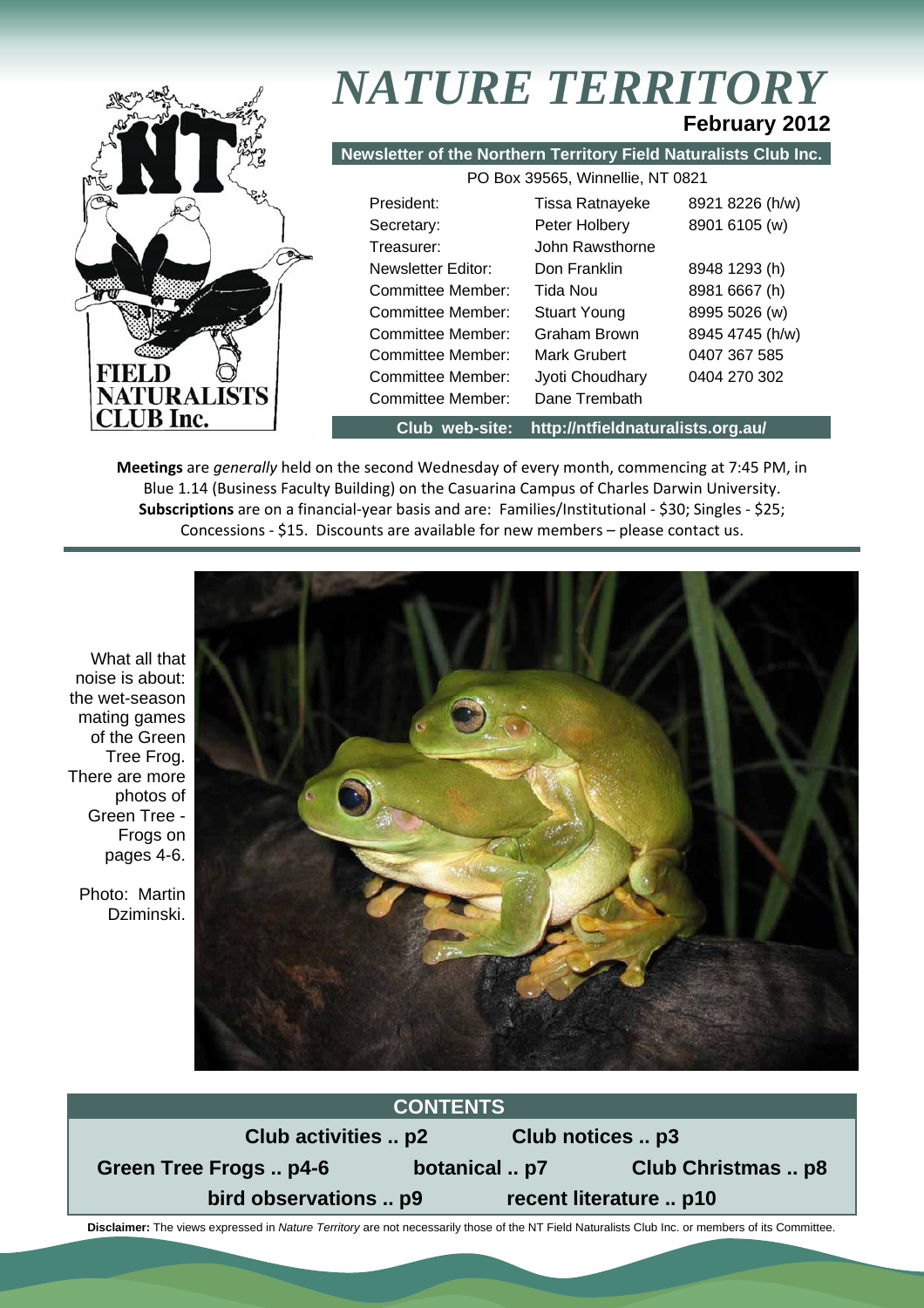# **Club activities**

**February meeting.** Wednesday February 8, 7:45 PM. Blue 1.14 (Business Bldg.), CDU Casuarina.

# **Erica Garcia**

# **"Seasonal monitoring and experimental manipulation involving insects, fish, algae and water quality in wet-dry tropical rivers"**

River's across Australia's tropical north have largely unmodified flow regimes and are characterized by their strongly seasonal flows. Seasonal variability in the connectedness of rivers can either promote or limit the opportunity for animals to move up and downstream and from the river into the riparian zone. As part of a collaboration of TRaCK (Tropical Rivers and Coastal Knowledge) researchers, we sampled a range of aquatic biota over 16 months to investigate the peaks in the movements of animals in three rivers that differed in their seasonal connectedness. Additionally in one of these rivers we



experimentally excluded fish and added nutrients (N & P) to examine which of these factors were most important in regulating benthic algae which are the main source of food that sustains life in the river.

Erica Garcia is a senior research fellow in the freshwater ecology and management theme in the Research Institute for the Environment and Livelihoods at Charles Darwin University. She moved from the US to Darwin almost four years ago lured by the opportunity to study biodiversity and aquatic species interactions in tropical river food webs.

Flux experiment on the Edith River. Photo: Michael Douglas.

# **February field trip.** Sunday Feb. 12, 9:00 AM.

# **A meander along Rapid Creek's headwaters, Darwin Airport**

**●●●●●●●●●●●●●●●●●●●●●●●●●●●●●●●●●●●**

Rapid Creek has its origins on Darwin Airport land. In contrast to the broad mangrove-lined creek that flows into the sea only a few kilometres away, upstream is a narrow creek lined by shady rainforest trees. Join us for a meander along the creek. It should be a good time for insects, birds and plants. Meet at 9AM in the first car park on the left hand side of Charles Eaton Drive – this is approximately 150m from the McMillans Road turn off. Come prepared for possible rain. Biting insects may be present so please consider protection. Bring cameras and binoculars. Contact Tissa on 8921 8226 for more

details.

# **Top End Native Plant Society activities**

**February meeting.** Thursday Feb. 16. Phil Hickey: *Gamba Grass phenology*.

**February field trip.** Saturday Feb. 18. Sandsheets at the Territory Wildlife Park.

**April field trip.** Saturday April 21, Visit to the Ebsworth's place at Darwin River.

General meetings are held on the 3<sup>rd</sup> Thursday of the month at the Marrara Christian College, corner Amy Johnson Ave. and McMillans Road, and commence at 7:30 PM (speaker at 8 PM). Visit http://www.topendnativeplants.org.au/index.php or contact Russell Dempster on 8983 2131.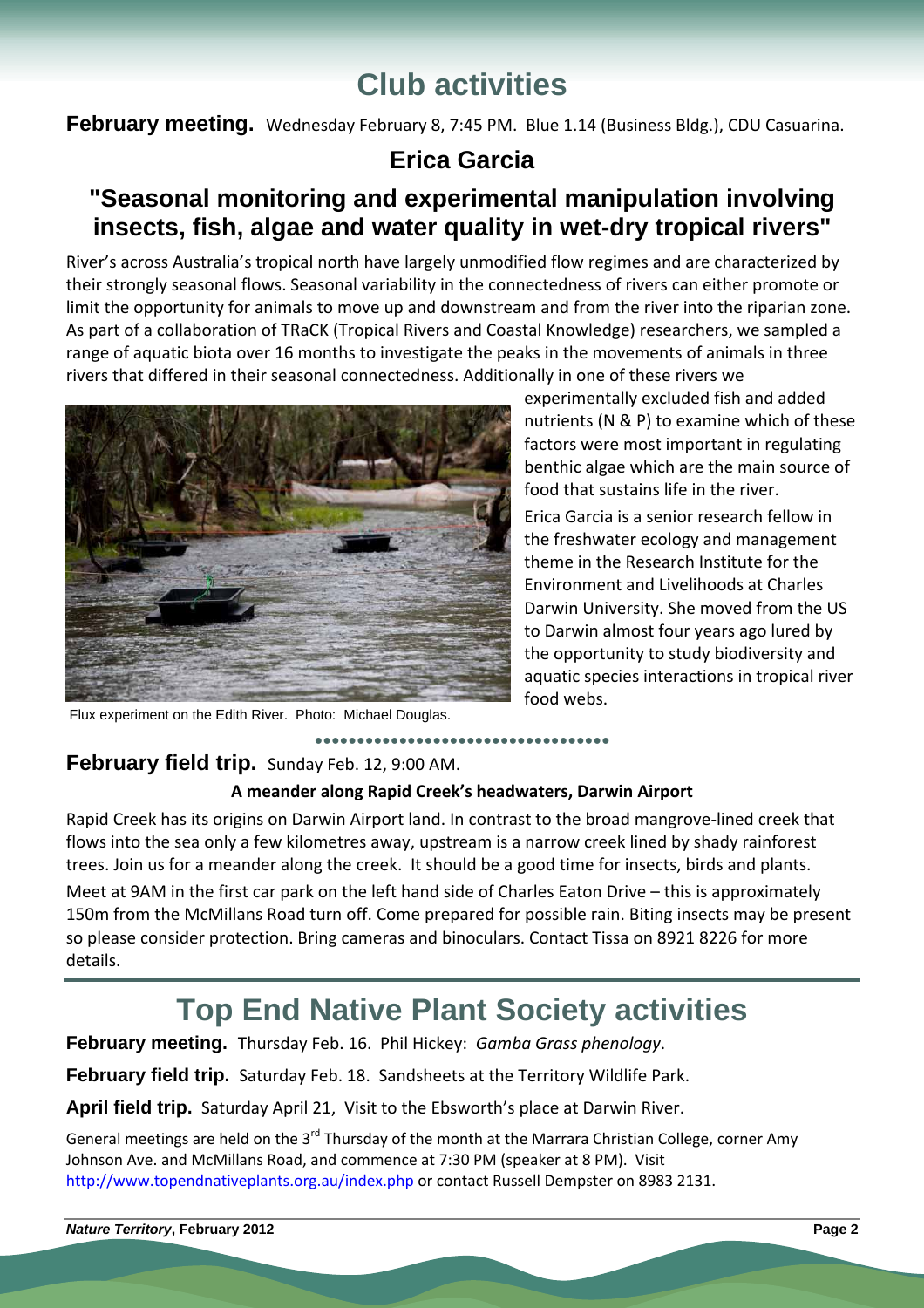# **Club notices**

**Thank you:** the previous issue was finalised by **Tissa Ratnayeke**, and collated and mailed by **Anne Highfield**. It was printed using equipment kindly made available by **Michael Gunner MLA** at his Fannie Bay electoral office.

### **●●●●●●●●●●●●●●●●●●●●●●●●●●●●●●●●●●●**

**Newsletter contributions welcome:** Sightings, reports, travelogues, reviews, photographs, sketches, news, comments, opinions, theories ..... , anything relevant to natural history. Please forward material to Tissa at *tissa@imprintdesign.com.au* or the Club's postal address, or contact him on 8948 1293.

Deadline for the March newsletter: Friday February 24.

### **●●●●●●●●●●●●●●●●●●●●●●●●●●●●●●●●●●●**

**Newsletter editor needed:** Your long-time editor is moving interstate and needs to be replaced urgently. Assistance will be available at least initially for any volunteer for this exciting position. If even vaguely interested or willing to be involved as part of a team, please contact Tissa, phone 8921 8226.

### **●●●●●●●●●●●●●●●●●●●●●●●●●●●●●●●●●●●**

## Need a Club membership form? Go to: http://sites.google.com/site/ntfieldnaturalists/downloads.

### **●●●●●●●●●●●●●●●●●●●●●●●●●●●●●●●●●●●**

**Club library:** The Club's journal and book collection is available to members. Lists of holdings can be found on our web-site: http://sites.google.com/site/ntfieldnaturalists/library. The library is housed in two sections:

Books, reports and CDs: at the medical clinic of Dr. Lyn Reid in the Rapid Creek Business Village. This can be accessed directly between 9 AM and 2:30 PM Tuesday to Thursday, and 4–6 PM on Tuesday, or indirectly by phoning Lyn at work on 8985 3250.

Journals: in the office of Don Franklin at CDU Casuarina (Red 1.2.34). These can be accessed directly during working hours, or by ringing Don on 8946 6976 (w) or 8948 1293 (h).

**●●●●●●●●●●●●●●●●●●●●●●●●●●●●●●●●●●●**

### *Northern Territory Naturalist***:**

Issue no. 23 is now out (front cover below right). Some members may have already received a copy. We intend having it available for hand-out at the February meeting and the remainder will be posted in the near future.

The Editorial Committee of the Club's journal, the *Northern Territory Naturalist*, is now calling for manuscripts for issue no. 24. The journal publishes works concerning any aspect of the natural history and ecology of the Northern Territory or adjacent northern Australia. and may include Research Papers (Articles or Short Notes), Reviews, Species Profiles and Book Reviews.

The *Northern Territory Naturalist* is a registered, peer-reviewed journal (ISSN 0155-4093). Author instructions may be downloaded from our web-site: http://sites.google.com/site/ntfieldnaturalists/journal.

If possible, manuscripts should be submitted in digital form by email to *michael.braby@nt.gov.au*. Manuscript editors are Drs Michael Braby, Lynda Prior and Anke Frank. Louis Elliott is the production editor.

Originals are available of most back issues, some are available as photocopies only, and several recent issues are out-of-print but individual papers are available as pdfs. The journal page of the Club's web-site has an order form for back issues. Free pdfs of papers from issue 18 (2005) onwards are available from the authors or by contacting Don Franklin, email *don.franklin@cdu.edu.au*.

# **NORTHERN TERRITORY NATURALIST**



Number 23 December 2011 The Journal of the NT Field Naturalists' Club

#### **●●●●●●●●●●●●●●●●●●●●●●●●●●●●●●●●●●●**

**Leanyer Ponds:** Access to Leanyer Ponds is available after induction through PAWC. Go to https://www.rapidinduct.com.au/powerwater/waterservices to commence the induction process. A key to the ponds may be obtained on payment of a \$50 deposit. Only those who have undertaken the induction and signed an indemnity can enter Leanyer Ponds.

Bryan Baker has keys for the Alice Springs Sewage Ponds, available for collection in Darwin by members before they head south. Bryan can be reached in Darwin on 8948 2196.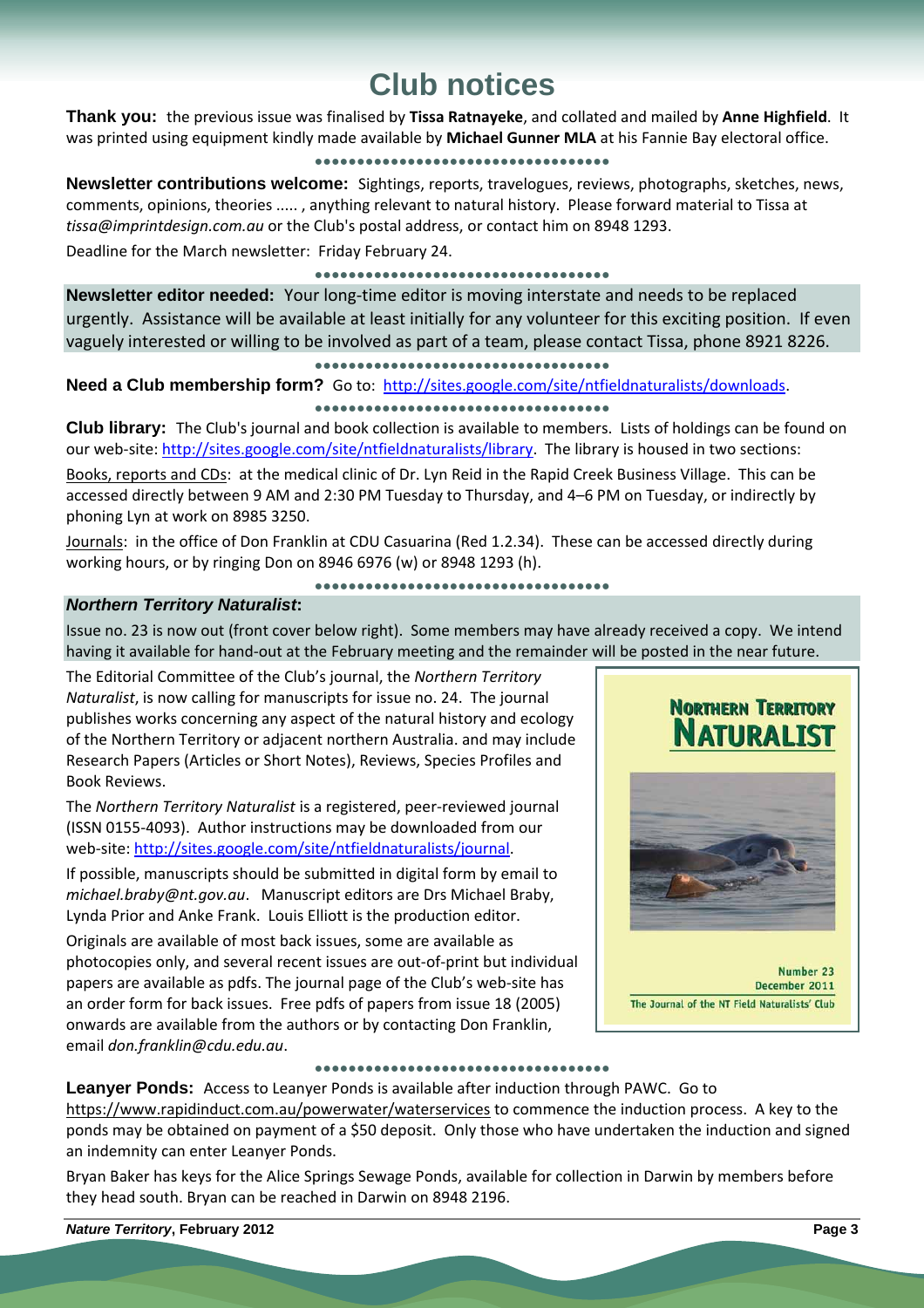# **Town frogs, bush frogs**

# **Compiled by Steve Reynolds**

The Green Tree Frog (*Litoria caerulea*, GTF for short) is a common frog around Darwin. It reaches very high densities in the suburbs - possibly the highest anywhere in Australia for this species. GTFs breed in the various ponds, pots and other receptacles that fill with water in the wet, and in the dry they find refuge in cavities and hiding places in moist gardens.

Many times I have been told by locals that if I need frogs for my research, then I should just come to their place. Inevitably people are referring to the GTF, but of course GTFs are just one of the many native species (approximately 20) that occur in the Darwin region. Other common species in Darwin gardens are the Marbled Frog (*Limnodynastes convexiusculus*) and the Brown Tree Frog (*Litoria rubella*)*,* and slightly less common are the Rocket Frog (*Litoria nasuta*) and Roth's Tree Frog (*Litoria rothii*).

Strangely enough, GTFs are not that common in the bush, they are

generally hard to find, and they do not call very often. All this in contrast to their city cousins, who will begin calling at the slightest provocation. I would like to share some photos that I have been sent by various people in the past few years (and some I have taken myself) of GTFs in different situations.

### **Town frogs**

Below: Common Tree Snake (*Dendrelaphis punctulatus*) consuming a Green Tree Frog in a Darwin backyard. Photo: Barbara Salas.





Above: ?smoking frog – living in the city can be unhealthy. The frog has somehow got a stick in its mouth. Photo: Francoise Foti.

Left: a Green Tree Frog in the lab adopting a water absorbing posture (on a moistened paper towel) - this posture enhances the ability of the frog to absorb water via the ventral skin surface. Photo: Steve Reynolds.

Below: relaxed frog. Photo taken at Brunswick Heads, NSW by Steve Reynolds.





*Nature Territory***, February 2012****Page 4**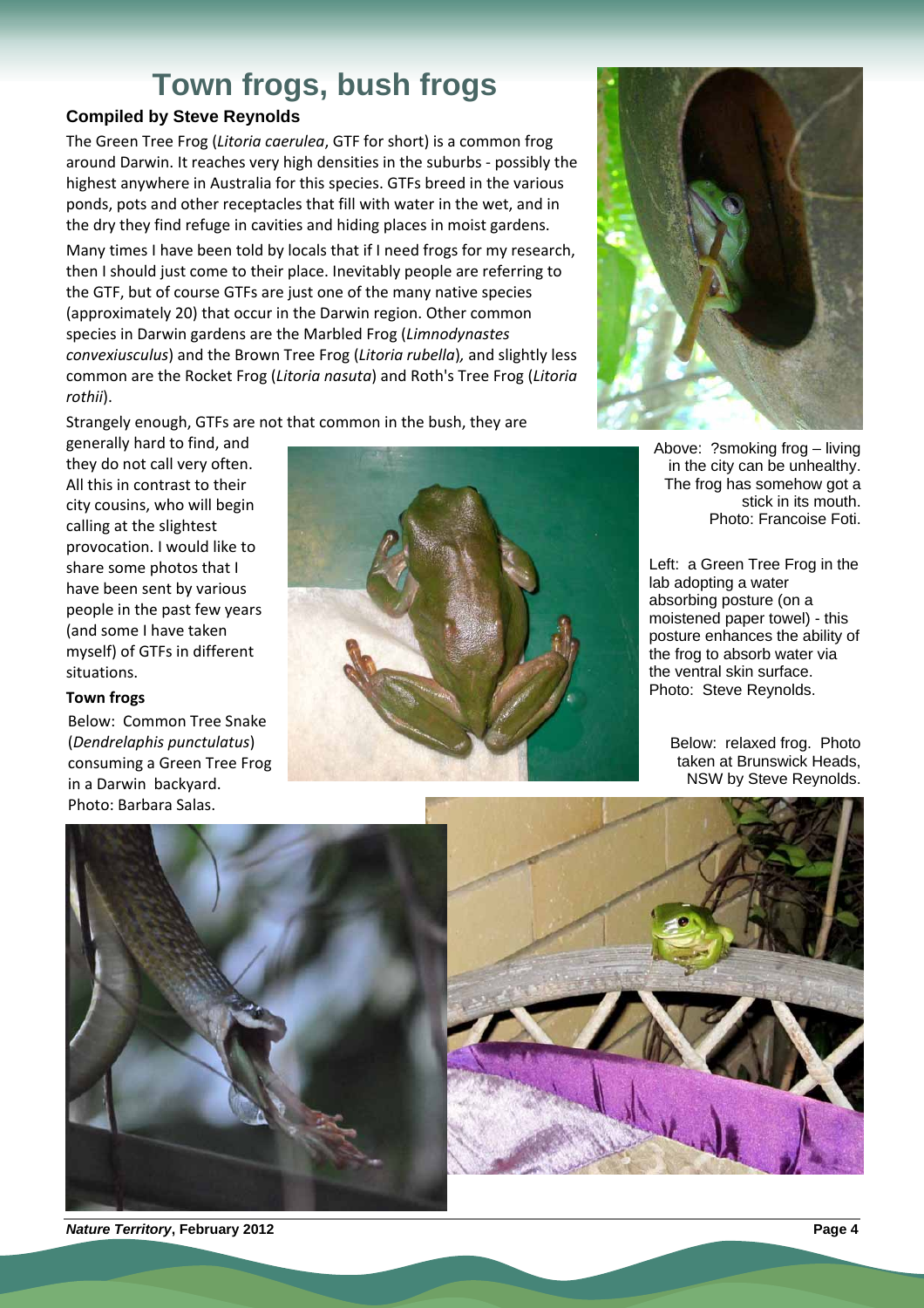







Above left: an unusual daytime perch – the Nightcliff footbridge. Photo: Chris Tracy.

> Above right: a more usual daytime perch, in *Pandanus spiralis* (Mickett Creek)*.* Photo: Steve Reynolds.

Left: Green Tree Frogs may also use exotic trees; this one is on a leaf of an African Mahogany. Photo: Renkang Peng.



**Bush frogs** Above: perched on a branch (Mickett Creek). Right: in a tree hollow at East Point. Photos: Steve Reynolds.



*Nature Territory***, February 2012****Page 5**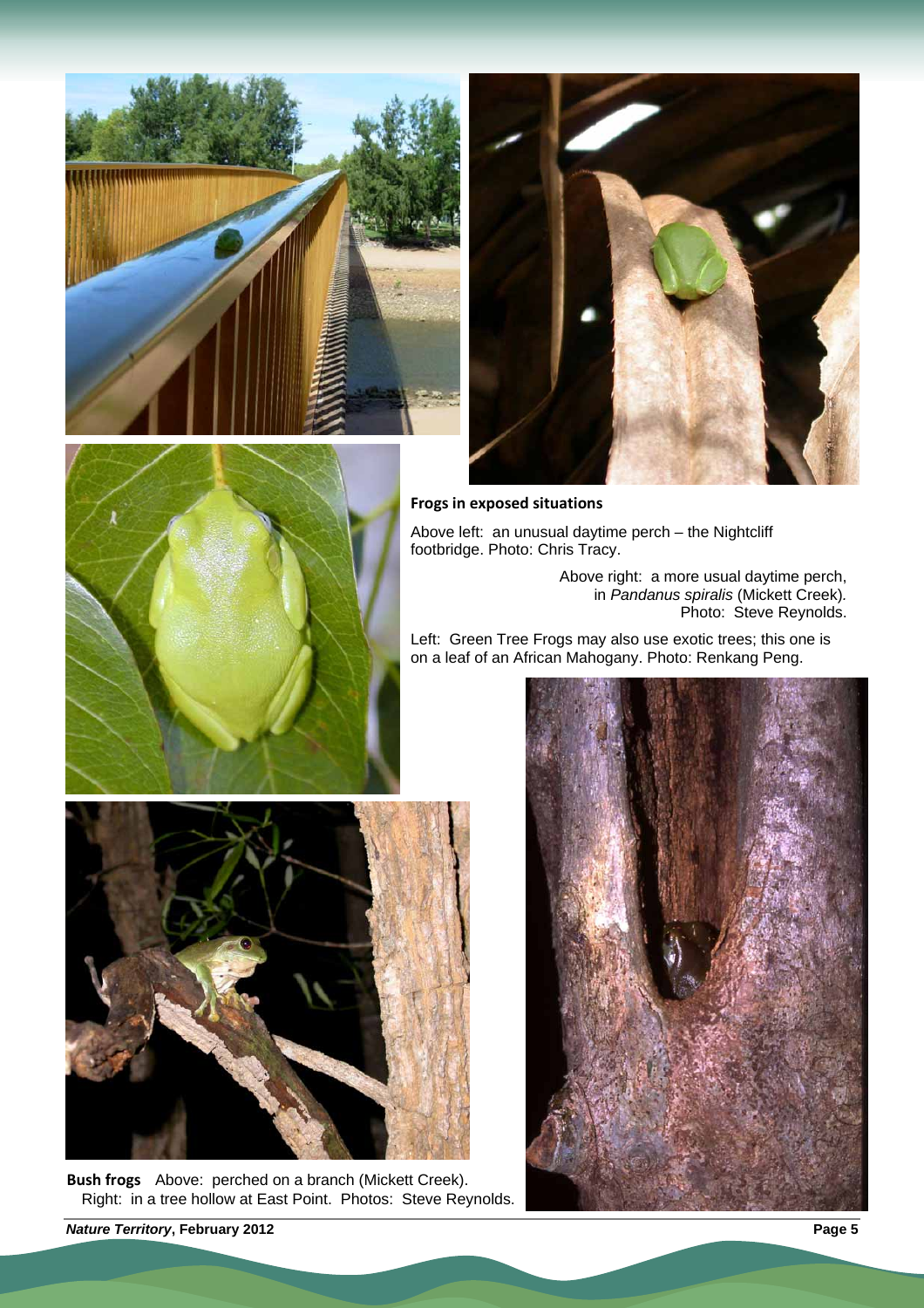

## **Tree-frogs and water during the dry season** from *Recent Literature*, page 10

Given their "porous" skins, it is interesting that some frogs such as the Green Tree Frog remain active in waterless areas during the dry season. How do they maintain their water balance? Chris Tracy *et al.* (2011b) wondered if Green Tree Frogs did so by absorbing water that condensed onto their skin during the (relative) cool of night whilst they are in tree hollows where relative humidity is higher than the surrounding environment. They found that the water gained by this method was up to almost 1% of body weight, and calculated that this was more than enough to compensate for water losses.

#### **●●●●●●●●●●●●●●●●●●●●●●●●●●●●●●●●●●●**

### **Sun-bathing frogs** from *Recent Literature*, page 10

It isn't uncommon for frogs to come out during the day, but most Australian reports relate to overcast and rainy condition. The Bilingual Froget (Crinia bilingua), however, appears to like sunbathing. Richard & Fleming (2010) report "repeated" observations of individual Bilinguil Froglets in the Victoria River District "basking in full sunlight on exposed rocks and open sections of stream banks, typically within a single leap of the water." These observations were throughout the day but in July, the coolest month of the year. The authors suggest that the frogs were warming up after cool nights – with the benefit of water close by so that they can maintain hydration.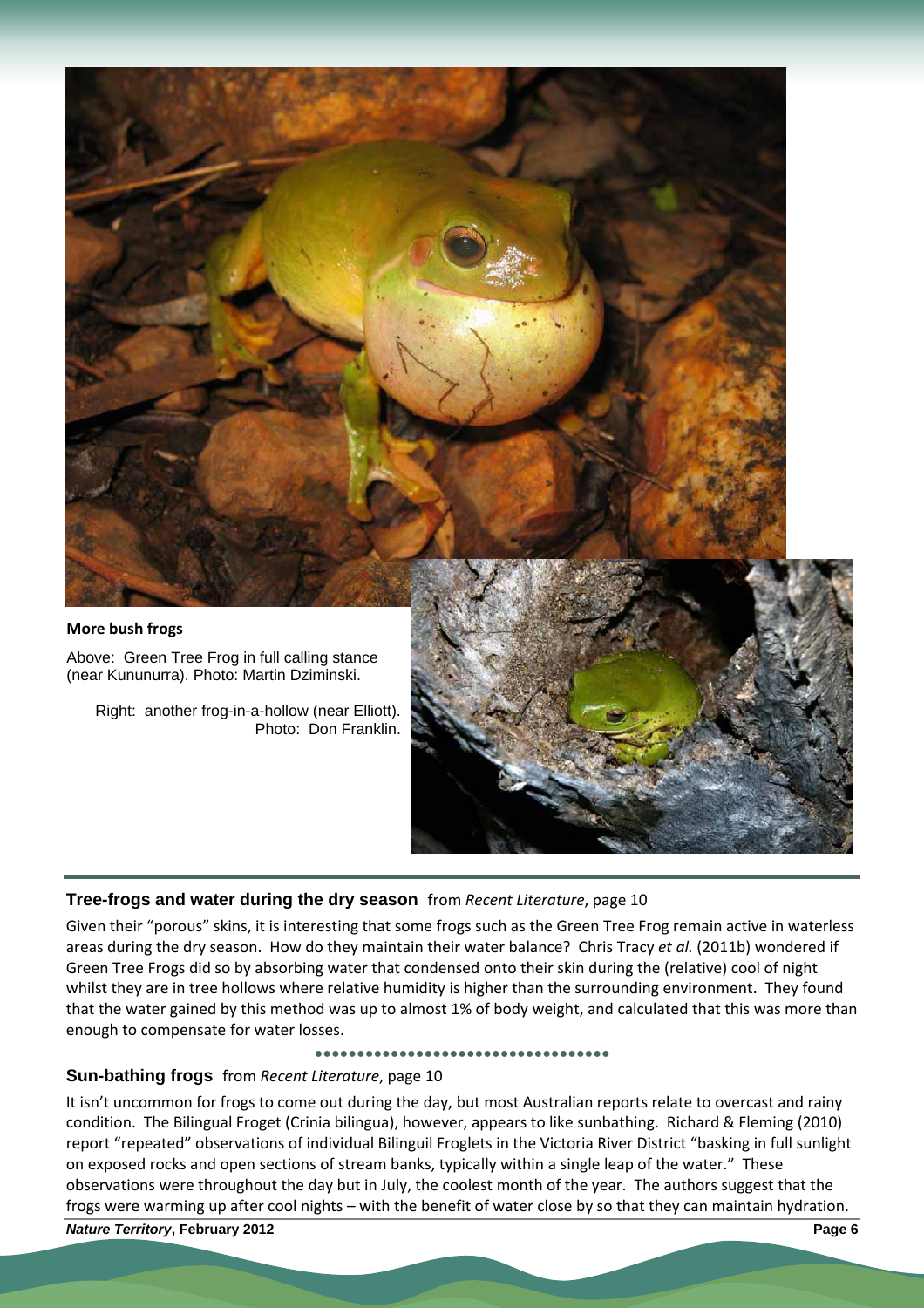# **Contributions from the Herbarium**

# **From** *Recent Literature***, page 11 in the December 2011 issue**

Bladderworts (genus *Utricularia*) are small but often showy herbs mostly found in swampy places. They are notable (like sundews) for being carnivorous, the small bladders attached to their roots and stems being able to catch and digest microscopic aquatic animals. These animals presumably provide them with nutrients that they might otherwise be unable to extract from waterlogged soils.





Left and above: the Tawny Bladderwort (*Utricularia fulva*). Photos: Deb Bisa.

With 36 species, the Darwin area is exceptionally rich and home to more than half the *Utricularia* species found in Australia. The Herbarium has provided a six page document about them in the Northern Territory with background information, illustrations of structural features, and a key to and photographs of the species (NTH 2011). (For more detailed notes on several

bladderworts of the Darwin area, see *Nature Territory* Aug. 2011 p. 4 (*U. singeriana*, a rare species) and *Nature Territory* Dec. 2008 p. 4 (*U. simmonsii*, the Red Dwarf Bladderwort).)

Herbarium staff have also produced a 10 page information document about cycads in the Northern Territory (Cowie *et al.* 2011). An updated checklist of the vascular plants of the Northern Territory is now available (Short *et al.* 2011), as also is volume 1 of the *Flora of the Darwin Region* (Short & Cowie 2011).

All the above can be downloaded from http://www.nt.gov.au/nreta/wildlife/ plants\_herbarium/resources.html.

# **●●●●●●●●●●●●●●●●●●●●●●●●●●●●●●●●●●●**

### **New grass species**

A new species of perennial grass, *Aristida jacobsiana*, has been described from Nitmiluk National Park by Simon & Cowie (2011). The specific name is in memory of the late Surrey Jacobs, a botanist who is first author of the book *Grasses of New South Wales*. *Aristida jacobsiana*



Many bladderworts can be identified by a combination of the shape and colour of their flowers. This one is *Utricularia leptoplectra*. Photo: Deb Bisa.

has also been found in the Adelaide River area and at two locations in central Queensland. Although seemingly localised, it may have been overlooked in many surveys.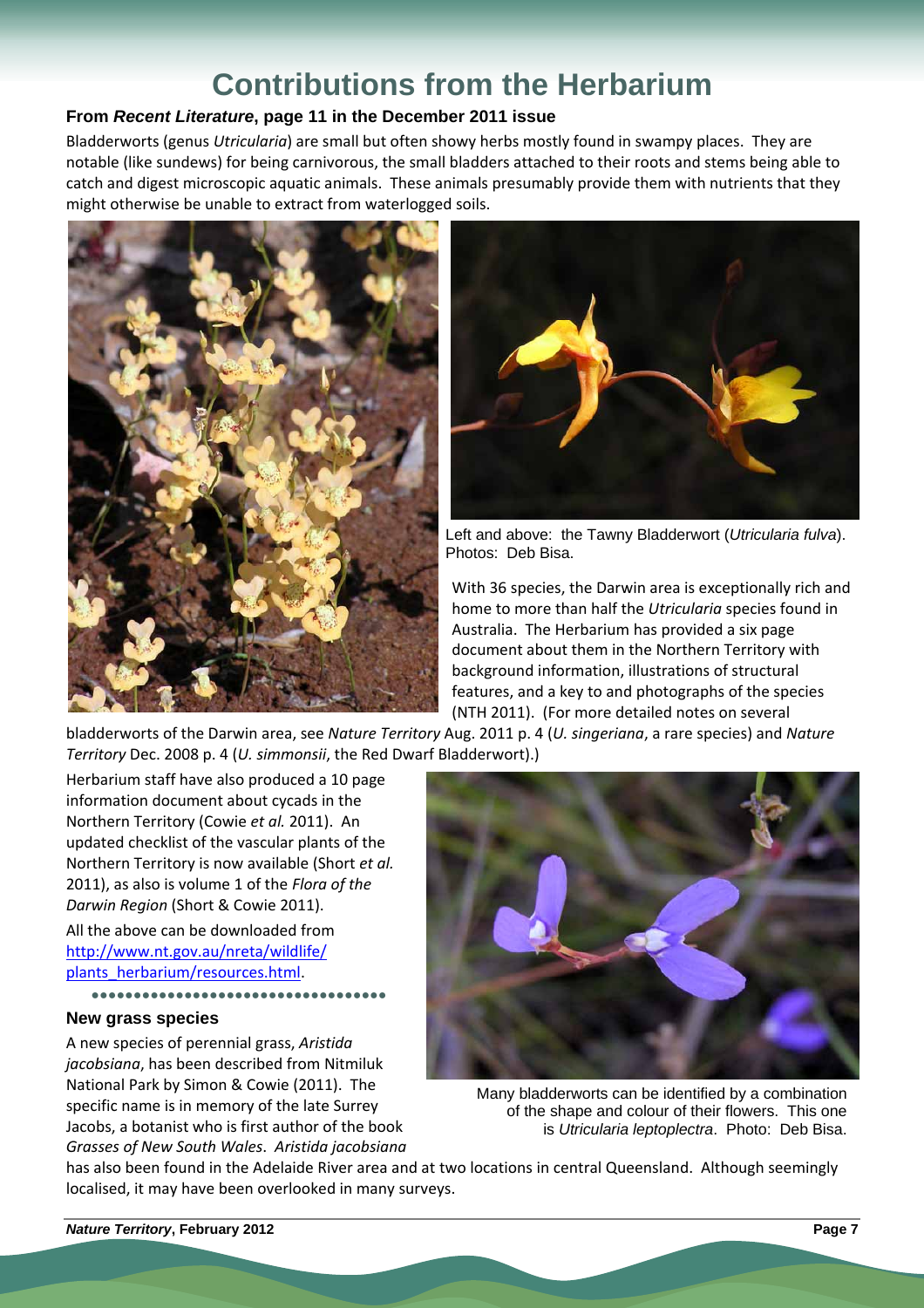# **Christmas special**

### **Report on the December meeting Don Franklin**

The *c.* 20 members present were clearly in a Christmas social mood; the Chair had trouble getting the meeting underway. When he (me, acting in Tissa's absence) did succeed, Louise Finch and Meg O'Brien told us about the public consultation associated with the revision of the plan of management for Casuarina Coastal Reserve. There was much discussion about the impact of Cane Toads on the Frillneck Lizard population (mixed reports). And, amongst other notes and observations, I reported on a giant stick insect that took up residence for a day in a Nightcliff stairwell.

Do three years make a Christmas tradition? For the third year in a row, Sherry Prince kept us on our toes and well-entertained with a challenging natural history quiz.

*Q*: (multiple choice) What is a "Boodie"? *A*: a Bettong. (I hope you know what a Bettong is.)

Sherry led us from Darwin mangroves to Lake St Clair in Tasmania, and from frogs and trees to birds and comets. Did you know that a group of frogs is known as a "knot"? My Australian history was tested and found wanting with: *Why were the Emu and the Kangaroo chosen as the animals for the Australian National Emblem?* But some knew their history well: A. *because they can't move backwards.* Though I'm quite happy with these creatures as our emblems, I'm not so keen on the rationale. And you all know what creature goes by the scientific name of *Aegotheles cristatus*. Despite much head-scratching, a great time was had by all. Above: out of habitat and not so well



camouflaged – an adult female Darwin Stick-insect (*Eurycnemia osiris*). Photo: Don Franklin.



Below: Australian emblem or Australian jingoism? Red Kangaroo (*Macropus rufus*). Photo: Brian Thistleton.



**O** J. J. Collins 2007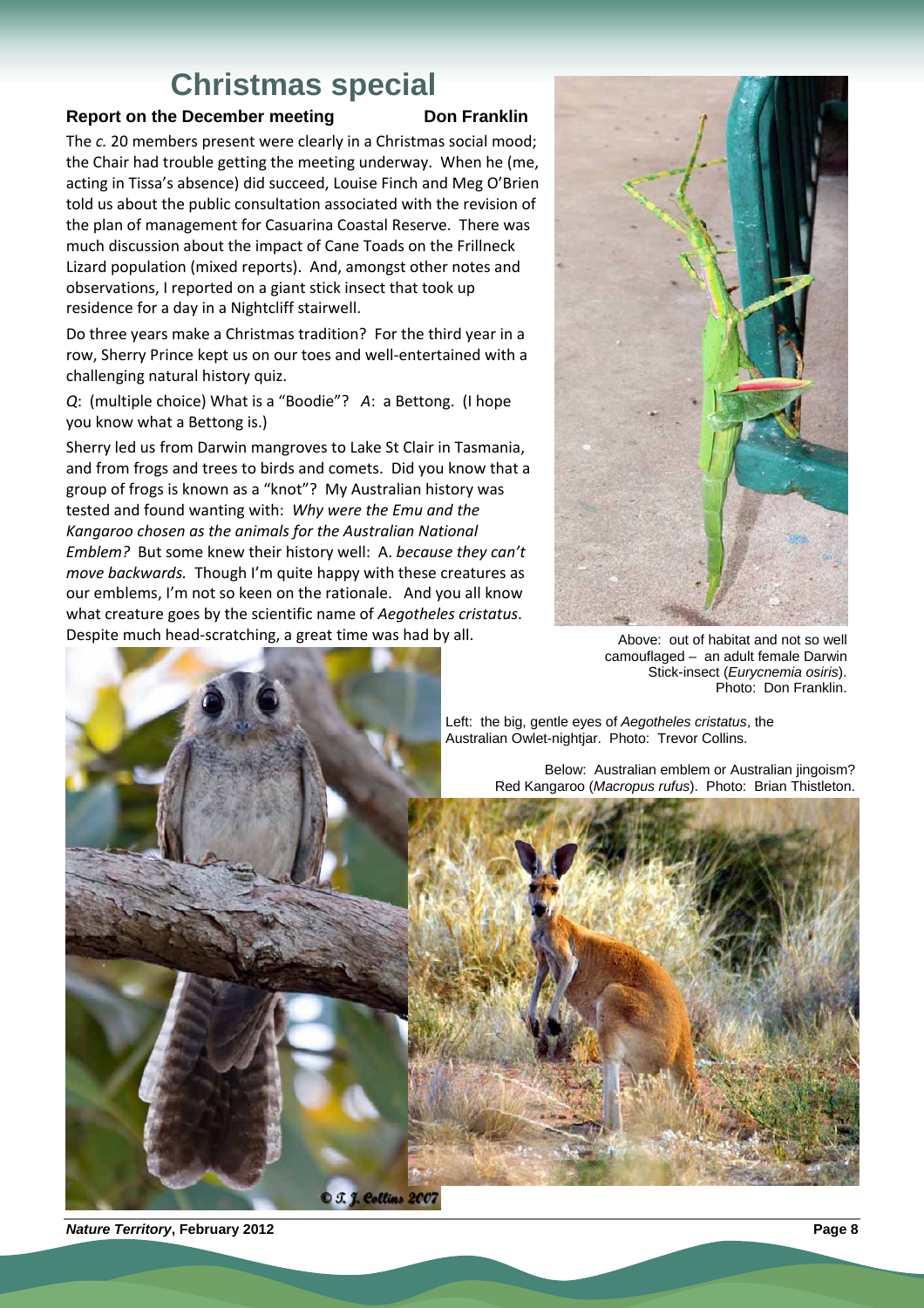# **Interesting bird sightings**

## **26 November 2011 to 20 January 2012 Compiled by Ian Hance**

Sightings are as reported (unvetted, unconfirmed) and have been mostly compiled from the e-mail digest of the NT birder website (http://groups.yahoo.com/group/ntbirds) moderated by Niven McCrie.

| <b>Species</b>                        |        | Date Location                                                               | Observer/s                 | <b>Nos./comments</b>                                  |
|---------------------------------------|--------|-----------------------------------------------------------------------------|----------------------------|-------------------------------------------------------|
| <b>Waterbirds and waders</b>          |        |                                                                             |                            |                                                       |
| Spotted Whistling-Duck                |        | 27/12 Leanyer Sewage Ponds                                                  | Peter Kyne                 | 1 still present 11/1/2012                             |
| <b>Pink-eared Duck</b>                |        | 11/12 Leanyer Sewage Ponds                                                  | Peter Kyne                 | 5; 7 on 18/12; 9 on 28/12                             |
| <b>White-browed Crake</b>             |        | 1/01 Fogg Dam                                                               |                            | Peter Kyne 1; & other sightings at this site - "lots" |
| Little Ringed Plover                  |        | 11/12 Leanyer Sewage Ponds                                                  | Peter Kyne                 | 2; 4 on 18/12/2011                                    |
| <b>Birds of prey</b>                  |        |                                                                             |                            |                                                       |
| Pacific Baza                          |        | 28/11 Leanyer Sewage Ponds                                                  | Peter Kyne                 |                                                       |
|                                       |        | 5/12 Rocklands Drive, Tiwi                                                  | Louise Finch               |                                                       |
| Grey Goshawk                          |        | 29/12 Leanyer Sewage Ponds                                                  | Marc Gardner & Peter Kyne  | 1, white morph                                        |
| <b>Spotted Harrier</b>                | 26/11  | Kakadu Highway, Kakadu                                                      | Marc Gardner               |                                                       |
| Wedge-tailed Eagle                    | c.6/1  | Darwin River Dam                                                            | Darryel Binns              | 1; & other sightings                                  |
| Little Eagle                          |        | c. $6/1$ Fogg Dam                                                           | Darryel Binns              |                                                       |
| <b>Rufous Owl</b>                     |        | 5/12 Rocklands Drive, Tiwi                                                  | Louise Finch               |                                                       |
| Other non-passerines                  |        |                                                                             |                            |                                                       |
| Rose-crowned Fruit-Dove 7/01 Fogg Dam |        |                                                                             | Darryel Binns              | 4; & sightings at East Point                          |
| <b>Fork-tailed Swift</b>              | 26/11  | Chinaman Creek, Katherine                                                   | Marc Gardner               | 26                                                    |
|                                       |        | 28/12 Buffalo Creek                                                         | Marc Gardner & Peter Kyne  | 20                                                    |
| <b>Australian Bustard</b>             |        | 26/12 Oolloo Rd.                                                            | lan Hance                  | 6                                                     |
| Channel-billed Cuckoo                 | 27/11  | Mt. Bundy Stn                                                               | Jessie & Jo Wright         | 5                                                     |
| Little Kingfisher                     | c. 6/1 | <b>Howard Springs</b>                                                       | Darryel Binns              |                                                       |
| <b>Passerines</b>                     |        |                                                                             |                            |                                                       |
|                                       |        | Mangrove Golden Whistler c. 6/1 Mangrove Boadwalk, East Point Darryel Binns |                            |                                                       |
|                                       |        | 7/12 Adelaide River Bridge                                                  | Darryel Binns              | 2                                                     |
| Mangrove Robin                        | 9/01   | Leanyer Sewage Ponds                                                        | Peter Kyne & Micha Jackson | $\overline{2}$                                        |
| <b>Buff-sided Robin</b>               |        | 26/12 Douglas Daly Nature Park                                              | lan Hance                  | $\overline{2}$                                        |
| Gouldian Finch                        |        | 26/11 Chinaman Creek, Katherine                                             | Marc Gardner               | 20                                                    |
| Yellow Wagtail sp.                    |        | 11/12 Leanyer Sewage Ponds                                                  | Peter Kyne                 |                                                       |

### **Cane Toads and the dry season** from *Recent Literature*, page 10

The natural range of the Cane Toad in the Americas is not as seasonally dry as most of northern Australia, yet the species has done well (far too well!) in our region. Brown *et al.* (2011) explored the impact of seasonality on Toads in the Top End. Unsurprisingly, Toads were in better condition, grew faster and reproduced during the wet season. Less obviously, however, mortality rates were higher in the wet season. "The toads' ability to flexibly adjust their behaviour and ecology to local hydric conditions has allowed them to thrive even under climatic conditions that preclude activity, feeding and reproduction for most of the year."

Nevertheless, Cane Toads need access to moisture during the dry season to survive. In the drier inland fringes of their range in northern Australia, this suggests a mechanism for local and property-scale control – exclude them from water sources for a few days during the dry season. Florance *et al.* (2011) trialled exclusions from artifical watering points in the Victoria River District, with striking results. All 21 radio-tracked Cane Toads released outside an exclusion fence died within 3 days, whereas 19 of 20 released at a non-excluded watering point survived. At three excluded watering points where Toads were removed from within the exclosure, no toads were observed from 6 days after exclosure until the cessation of monitoring 70 days after exclosure. At the nonexcluded watering points, 19 Toads radio-tracked for 12 days all visited the water and over half of all "fixes" were within 0.5 m of the water, though one individual was recorded up to 410 m from the watering point. Toads sheltered during the day in soil cracks and logs. Using information about the availability of permanent water, the authors estimate that these methods have potential for application over an area of about 850,000 km<sup>2</sup>, a potentially massive boon for native wildlife. The possibilities for implementing these controls on a property scale are currently being investigated.